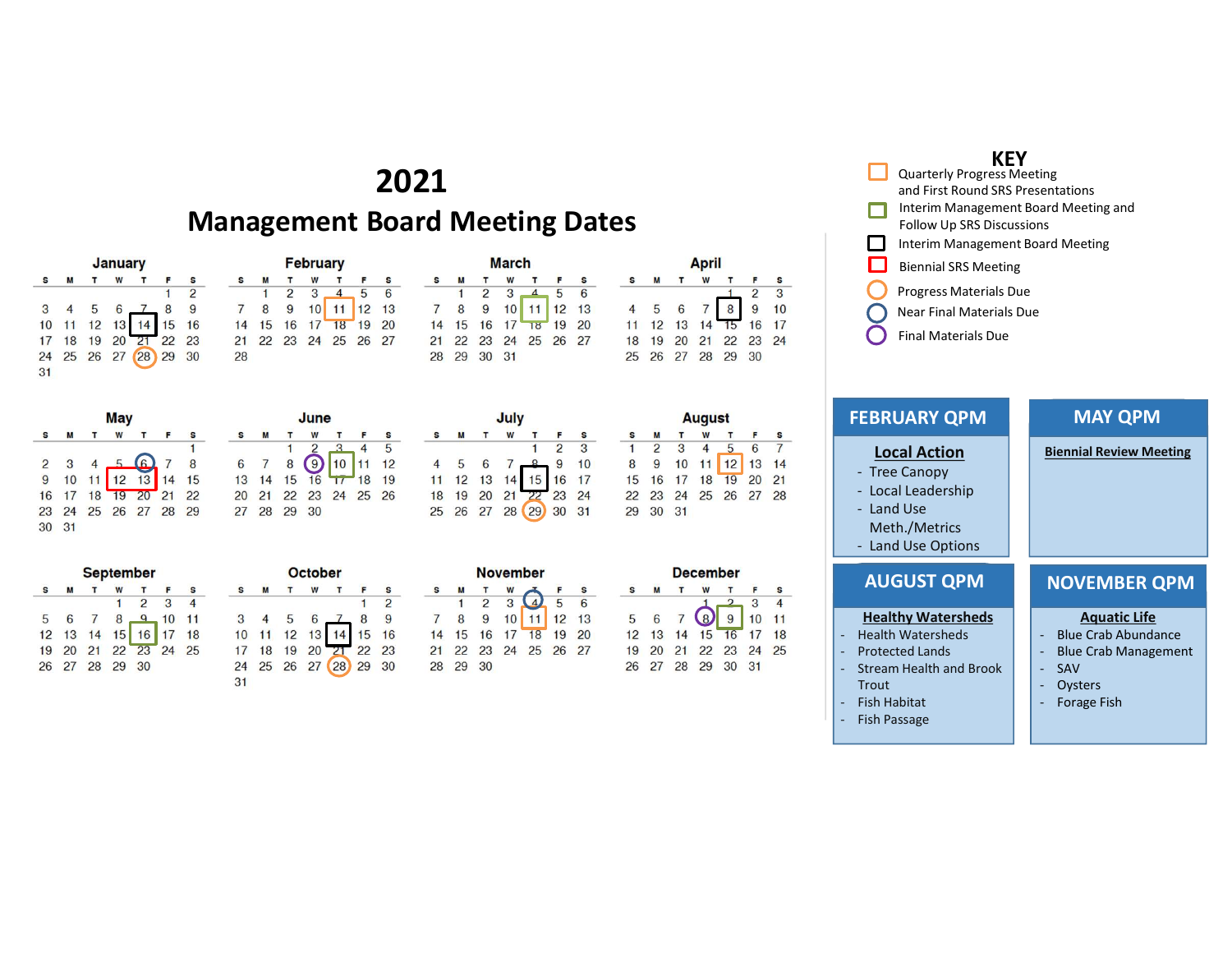# 2022

# Management Board Meeting Dates

| S<br>F                           |
|----------------------------------|
|                                  |
|                                  |
|                                  |
| 3 4 5 6 7 8<br>10 11 12 13 14 15 |
| 19 20 21 22                      |
| 25 26 27 28 29                   |
|                                  |
|                                  |

| May          |                  |              |                |   |                      |                |  |  |
|--------------|------------------|--------------|----------------|---|----------------------|----------------|--|--|
| S            | M                | $\mathbf{T}$ | W              | T | $\blacksquare$       | $\mathbf{s}$   |  |  |
| $\mathbf{1}$ | $\boldsymbol{c}$ |              | $3 \quad 4$    | 5 | $6^{\circ}$          | $\overline{7}$ |  |  |
| 8            | 9                |              |                |   | 10 11 12 13 14       |                |  |  |
|              |                  |              | 15 16 17 18 19 |   | 20 21                |                |  |  |
|              |                  |              |                |   | 22 23 24 25 26 27 28 |                |  |  |
| 29           | 30               | 31           |                |   |                      |                |  |  |

**September** 

4 5 6 7 8 9 10<br>11 12 13 4 15 16 17<br>18 19 20 21 22 23 24

25 26 27 28 29 30

T W T F

 $\mathbf{1}$ 

 $\mathbf{s}$  $\dot{Q}$  $\overline{3}$ 

M

|    | June |    |       |    |    |    |  |  |  |
|----|------|----|-------|----|----|----|--|--|--|
| s  | M    |    | W     |    |    | s  |  |  |  |
|    |      |    |       |    | 3  |    |  |  |  |
| 5  | 6    |    | 8     | 9  | 10 | 11 |  |  |  |
| 12 | 13   | 14 | 15    | 16 | 17 | 18 |  |  |  |
| 19 | 20   | 21 | 22 23 |    | 24 | 25 |  |  |  |
|    | 27   | 28 | 29    | 30 |    |    |  |  |  |

February

 $\begin{array}{cccccc}\n\bullet & \text{m} & \text{1} & \text{m} & \text{m} & \text{m} \\
\hline\n& 1 & 2 & 3 & 4 & 5 \\
6 & 7 & 8 & 9 & 10 & 11 & 12 \\
13 & 14 & 15 & 16 & 17 & 18 & 19 \\
20 & 21 & 22 & 23 & 24 & 25 & 26\n\end{array}$ 

 $\mathsf F$  $\mathbf{s}$ 

S M T W T

27 28

| <b>October</b> |  |                      |  |  |  |  |  |  |  |  |
|----------------|--|----------------------|--|--|--|--|--|--|--|--|
|                |  | 26 27 28 29 30       |  |  |  |  |  |  |  |  |
|                |  | 19 20 21 22 23 24 25 |  |  |  |  |  |  |  |  |
|                |  | 12 13 14 15 16 17 18 |  |  |  |  |  |  |  |  |

|   |        | W |                                           |  |
|---|--------|---|-------------------------------------------|--|
|   |        |   |                                           |  |
| 2 | 3      |   |                                           |  |
| 9 |        |   | $3$ 4 5 6 7 8<br>10 11 12 13 14 15        |  |
|   |        |   | 16 17 18 19 20 21 22<br>23 24 25 26 29 29 |  |
|   |        |   |                                           |  |
|   | 30(31) |   |                                           |  |

|    | <b>March</b> |    |                                                        |    |                 | <b>April</b> |             |    |  |   |  |                      |                |
|----|--------------|----|--------------------------------------------------------|----|-----------------|--------------|-------------|----|--|---|--|----------------------|----------------|
|    | М            |    | W                                                      |    |                 | - S          | s           | M  |  | W |  |                      | <b>S</b>       |
|    |              |    |                                                        | 3  | $4\overline{5}$ |              |             |    |  |   |  |                      | $\mathfrak{D}$ |
|    |              |    | $6 \quad 7 \quad 8 \quad 9 \quad 10 \quad 11 \quad 12$ |    |                 |              | $3 \quad 4$ |    |  |   |  | 5 6 7 8 9            |                |
|    |              |    | 13 14 15 16 17 18 19                                   |    |                 |              | 10          |    |  |   |  | 11 12 13 14 15 16    |                |
|    |              |    | 20 21 22 23 24 25 26                                   |    |                 |              |             | 18 |  |   |  | 19 20 21 22 23       |                |
| 27 | 28           | 29 | 30                                                     | 31 |                 |              |             |    |  |   |  | 24 25 26 27 28 29 30 |                |

|    |   | July |                      |   | Augu           |                |             |   |
|----|---|------|----------------------|---|----------------|----------------|-------------|---|
| s  | M | T W  | T                    | F |                | M              | T           | W |
|    |   |      |                      |   | $\overline{2}$ |                | $2 \quad 3$ |   |
|    |   |      | 4 5 6 7 8 9          |   |                |                | 8 9 10      |   |
|    |   |      | 10 11 12 13 14 15 16 |   |                | 14  15  16  17 |             |   |
|    |   |      | 17 18 19 20 21 22 23 |   |                | 21 22 23 24    |             |   |
|    |   |      | 24 25 26 27 28 29 30 |   |                | 28 29 30 31    |             |   |
| 31 |   |      |                      |   |                |                |             |   |

| <b>November</b> |    |          |                |    |                |    |  |  |  |  |
|-----------------|----|----------|----------------|----|----------------|----|--|--|--|--|
|                 |    |          | W              |    |                |    |  |  |  |  |
|                 |    |          | $\overline{2}$ |    |                | 5  |  |  |  |  |
| 6               |    | 8        | 9              |    |                | 12 |  |  |  |  |
| 13              | 14 | 15       | 16             |    | 18             | 19 |  |  |  |  |
| 20              |    | 21 22 23 |                | 24 | 2 <sub>5</sub> | 26 |  |  |  |  |
|                 |    | 29       | 30             |    |                |    |  |  |  |  |

| 17<br>24      | 18<br>25                | 19<br>26       | 20 | 21<br>27 (28 (29 ) | 22 | 23<br>30 |  |  |  |  |  |
|---------------|-------------------------|----------------|----|--------------------|----|----------|--|--|--|--|--|
| <b>August</b> |                         |                |    |                    |    |          |  |  |  |  |  |
| S             | M                       |                | W  |                    |    | S        |  |  |  |  |  |
|               |                         | $\overline{2}$ | 3  | 4                  | 5  | 6        |  |  |  |  |  |
|               | $\overline{\mathbf{8}}$ | 9              | 10 |                    |    | 13       |  |  |  |  |  |
| 4             | 15                      | 16             |    | 18                 | 19 | 20       |  |  |  |  |  |

| М  |    | W  |                     | F               | S  |
|----|----|----|---------------------|-----------------|----|
|    |    |    |                     | $\mathfrak{D}$  | 3  |
| 5  |    |    |                     | 9               | 10 |
| 12 | 13 | 14 | 15                  | 16              | 17 |
| 19 | 20 | 21 | 22                  | 23              | 24 |
| 26 | 27 | 28 | 29                  | 30              | 31 |
|    |    |    | 6<br>$\dot{\sigma}$ | <b>December</b> |    |

#### Outcomes for SRS Presentations: (discussion the following month)

| <b>April</b><br>W<br>M<br>$\mathbf{T}$<br>S<br>F<br>$\mathbf{T}$<br>$\overline{a}$<br>9<br>6<br>16<br>12<br>13<br>15<br>$20$ $21$<br>19<br>22<br>23<br>18<br>27<br>25 26<br>28<br>29<br>30                                                                   | - Quarterly Progress Meeting<br>Follow Up SRS Discussions<br>- Progress Materials Due<br>- Near Final Materials Due<br><b>Feedback Begins</b><br>$\sim$<br>Feedback Ends<br><b>Final Materials Due</b><br><b>Outcomes for SRS Presentations:</b><br>(discussion the following month) | and First Round SRS Presentations<br>- Interim Management Board Meeting and<br>- Interim Management Board Meeting                                   |
|--------------------------------------------------------------------------------------------------------------------------------------------------------------------------------------------------------------------------------------------------------------|--------------------------------------------------------------------------------------------------------------------------------------------------------------------------------------------------------------------------------------------------------------------------------------|-----------------------------------------------------------------------------------------------------------------------------------------------------|
| <b>August</b><br>T<br>W<br>$\mathbf{T}$<br>s<br>$\overline{c}$<br>3<br>6<br>5<br>8<br>$10$ 11<br>9<br>$12 \quad 13$<br>15<br>17<br>16<br>18<br>19<br>20<br>25 26 27<br>24<br>23<br>22<br>29 30 31                                                            | <b>FEBRUARY QPM</b><br><b>Stewardship</b><br>- Citizen Stewardship<br>- Public Access<br>- Diversity                                                                                                                                                                                 | <b>MAY QPM</b><br><b>Next Gen. Stewards</b><br>- Student Env. Literacy<br>Env. Literacy Planning<br>$\blacksquare$<br>- Sustainable Schools         |
| <b>December</b><br>T<br>W<br>T<br>F<br>S<br>$\overline{2}$<br>3<br>1<br>$\bigodot$<br>$\overline{8}$<br>9<br>10<br>6<br>$\overline{5}$<br>14<br>16<br>17<br>13<br>$\overline{15}$<br>12<br>23<br>20<br>21<br>22<br>24<br>19<br>27<br>28<br>29<br>30 31<br>26 | <b>AUGUST QPM</b><br><b>Clean Water</b><br>- Toxics Policy/Prevent.<br>- Toxics Research<br>$-2017/25$ WIPs<br>- Standards Attainment<br>- Forest Buffers                                                                                                                            | <b>NOVEMBER QPM</b><br><b>Change &amp; Resiliency</b><br>- Wetlands<br>- Black Duck<br><b>Climate Resiliency Mntr</b><br>÷.<br>- Climate Resiliency |